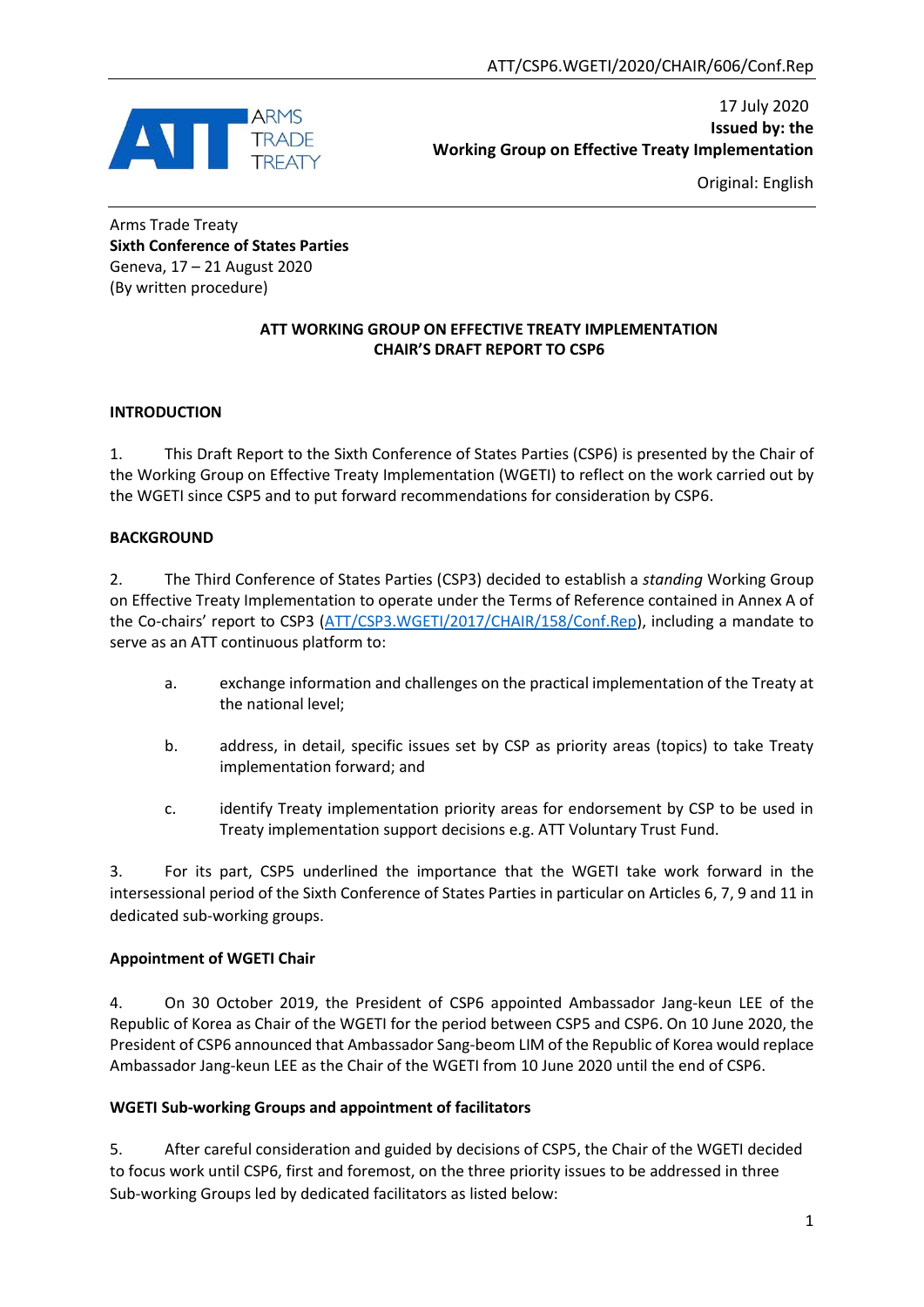- a. Articles 6 (Prohibitions) and 7 (Export and Export Assessment) facilitated by Ambassador Ignacio SÁNCHEZ DE LERÍN of Spain.
- b. Article 9 (Transit or trans-shipment) facilitated by Mr. Rob WENSLEY of South Africa.
- c. Article 11 (Diversion) facilitated by Ms. Stela PETROVIĆ of Serbia.

### **FIRST MEETING OF THE WGETI**

6. The WGETI Sub-working Groups held their first set of meetings from 04-05 February 2020 in Geneva, at the Palais des Nations, Geneva (Room V). The WGETI meeting was attended by representatives of 70 States, 3 international organisations, 1 regional organisation, 9 civil society organisations and 3 industry organisations.

## **Sub-working group on Article 6 and Article 7**

7. During its meeting in February 2020, the WGETI sub-working group on Articles 6&7 considered three documents prepared by the facilitator, Ambassador Ignacio SÁNCHEZ DE LERÍN of Spain: a) A draft multi-year work plan pertaining to the work of the sub-working group on Articles 6 and 7; b) A methodology template for unpacking key concepts; and c) A draft outline of a possible voluntary guide to be developed by the sub-working group during the course of its work, titled: 'Elements of a voluntary guide to implementing Articles 6 & 7 of the Arms Trade Treaty'.

8. Participants welcomed the documents, whilst also emphasizing that a 'one size does not fit all' approach needs to be taken with respect to unpacking key concepts in Articles 6 and 7 (and the Treaty more broadly) and noting that clarity is needed with respect to the output of the exercise. Participants also made some concrete suggestions for enhancing the multi-year work plan and draft outline of a possible voluntary guide.

## **Sub-working group on Article 9**

9. The meeting of the WGETI sub-working group on Article 9 began with a presentation by the Small Arms Survey on the information included in States Parties' Initial Reports on their implementation of the transit and trans-shipment provisions of the Treaty. This formed a good basis for the general discussion that followed on the scope and nature of the transit and trans-shipment provisions in Article 9 of the Treaty. Elements for a draft multi-year work plan on Article 9 were also sought by the facilitator.

## **Sub-working group on Article 11**

10. In accordance with the multi-year work plan developed during previous meetings, the meeting of WGETI Sub-working group on Article 11 focused on assessing the risk of diversion, and the role of private sector in mitigating diversion risk, with discussions centering on the questions posed by the Facilitator in the agenda circulated for the meeting. Participants shared their national approaches and experiences with assessing the risk of diversion and recognized the challenges of the proposed topics.

### **SECOND MEETING OF THE WGETI**

11. The second set of meetings of the WGETI Sub-working Groups was scheduled to take place from 14-15 April 2020, with the intention of building on and take forward the discussions of the February meetings. However, as announced by the President of CSP6 in his letter of 18 March 2020, the ATT meetings scheduled to take place in April 2020 were cancelled due to the COVID-19 outbreak.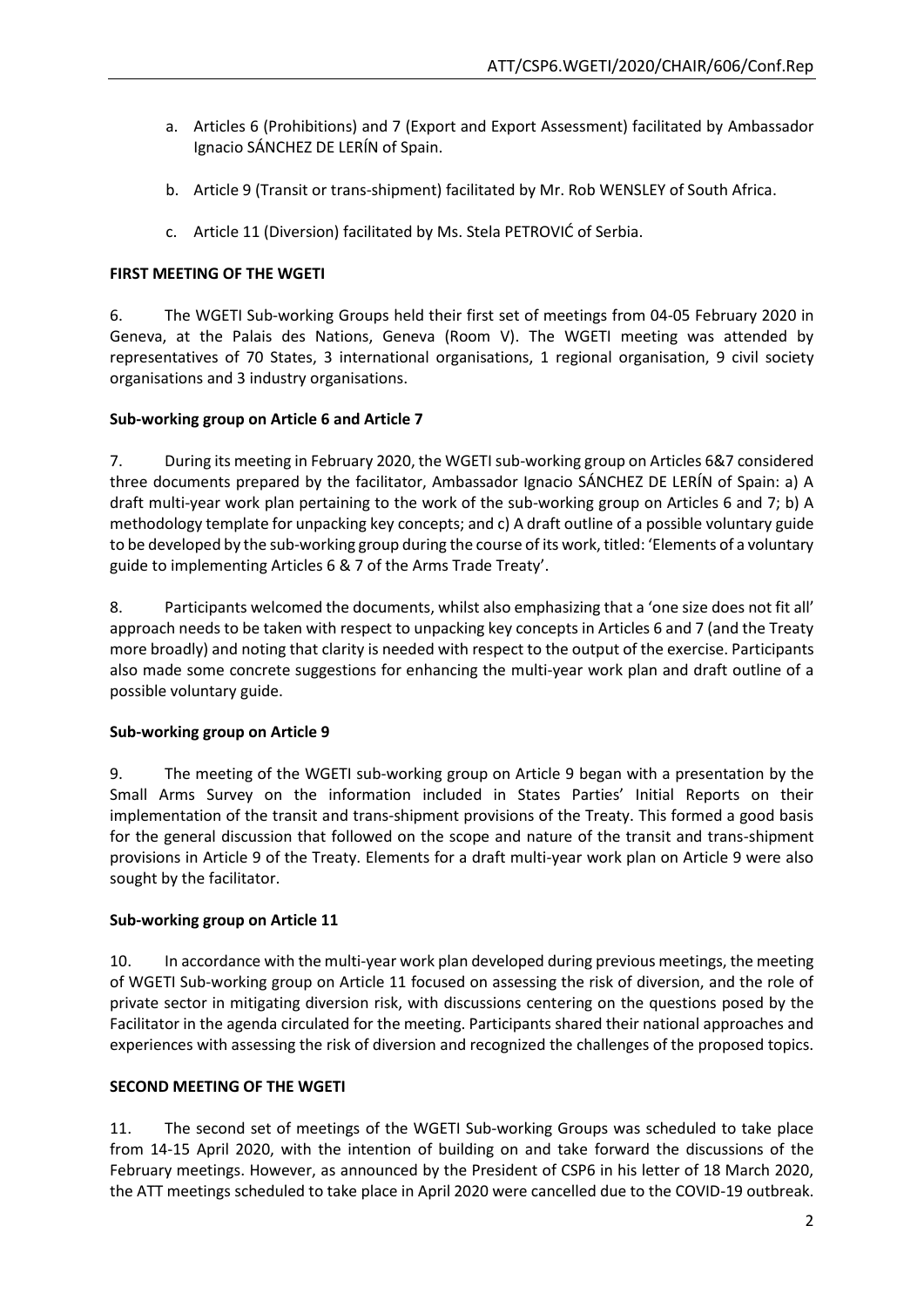12. As was also announced by the CSP6 President in his letter of 01 April 2020, the President, in consultation with the ATT office holders and the ATT Secretariat, prepared a plan to enable the work of the WGETI Sub-working Groups to continue remotely in the intersessional period to ensure necessary decisions can be taken by CSP6 guiding the work of the next CSP cycle. That plan involved the ATT office bearers consulting with ATT stakeholders remotely on the documents to be submitted to CSP6, and finalising the documents for timely submission to CSP6.

13. Accordingly, the following WGETI documents were circulated to ATT stakeholders on 07 April 2020 for consultation remotely (on-line) during the intersessional period :

- a. Revised draft multi-year work plan for the WGETI Sub-working group on Articles 6 & 7;
- b. Revised draft elements of a Voluntary Guide to implementing Article 6&7;
- c. Draft multi-year work plan for the WGETI Sub-working group on Article 9; and
- d. Revised multi-year work plan for the WGETI Sub-working group on Article 11.

14. Following the deadline for the submission of inputs (21 May 2020), the Facilitators of the WGETI Sub-working groups incorporated the comments and suggestions received from ATT stakeholders into the draft WGETI documents. Revised versions of the following documents are annexed to this report:

- a. Annex A: Revised draft multi-year work plan for the WGETI Sub-working group on Articles 6 & 7;
- b. Annex B: Revised draft multi-year work plan for the WGETI Sub-working group on Article 9; and
- c. Annex C: Revised multi-year work plan for the WGETI Sub-working group on Article 11.

15. The revised draft elements of a Voluntary Guide to implementing Article 6&7 and the outcome of the exercise involving the methodology template for unpacking key concepts will be circulated in advance of – and considered during – the first series of WGETI meetings in 2021.

## **WGETI RECOMMENDATIONS**

16. On the basis of discussions during meetings and progress made since CSP5, the following are presented for consideration by CSP6:

- a. To endorse and welcome the uploading of the documents listed below, which have been consolidated on the basis of exchanges during the WGETI meetings held in February 2020 and comments received through consultations held remotely during the intersessional period, as living documents to be reviewed by the Working Group, as appropriate:
	- i. The *Revised draft multi-year work plan for the WGETI Sub-working group on Articles 6 & 7 (Prohibitions & Export and Export Assessment)* (Annex A);
	- ii. The *Revised draft multi-year work plan for the WGETI Sub-working group on Article 9 (Transit or Trans-shipment)* (Annex B); and
	- iii. The *Revised multi-year work plan for the WGETI Sub-working group on Article 11 (Diversion)* (Annex C).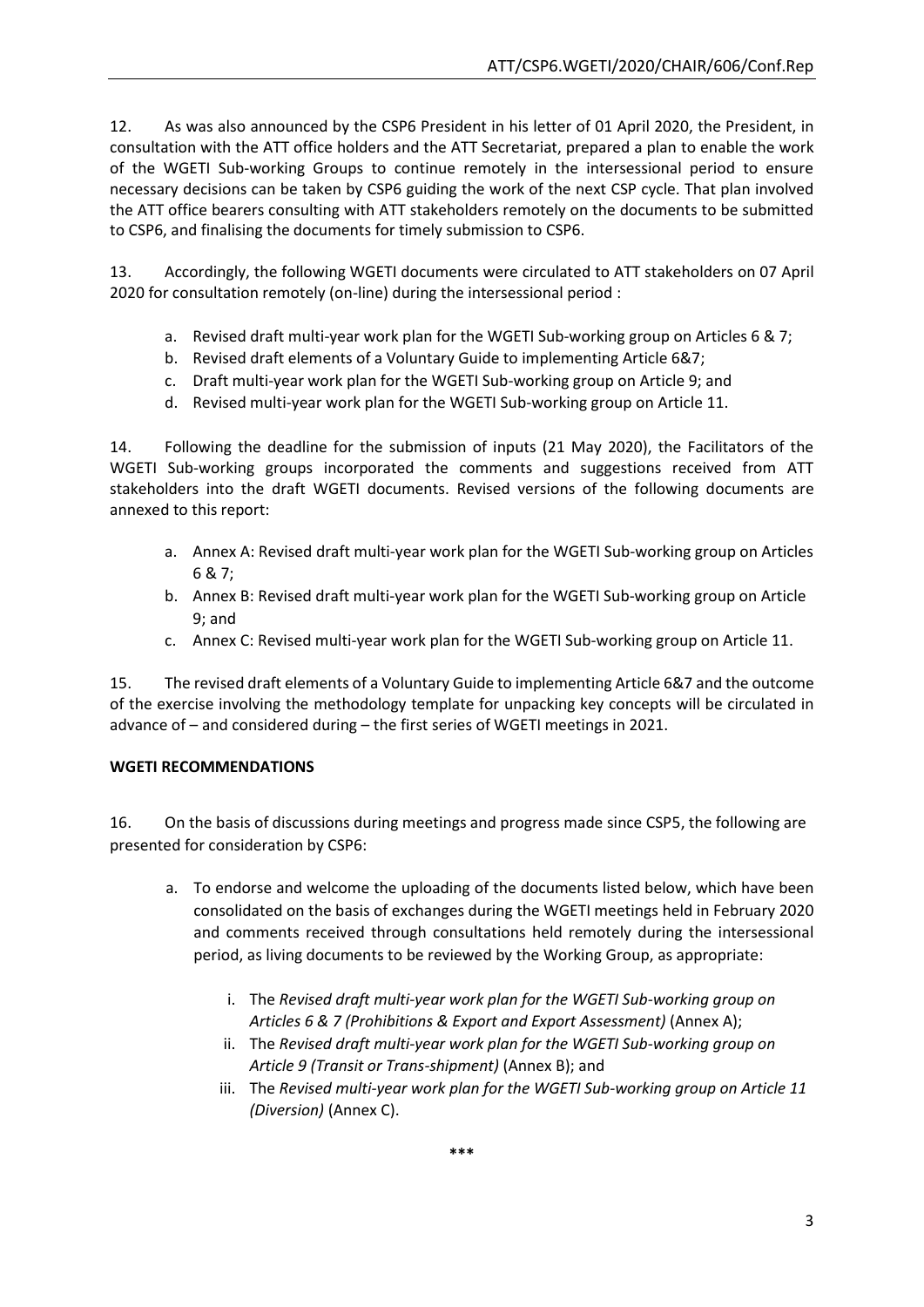## **ANNEX A**

#### **REVISED DRAFT MULTI-YEAR WORK PLAN FOR THE WGETI SUB-WORKING GROUP ON ARTICLES 6&7 (PROHIBITIONS & EXPORT AND EXPORT ASSESSMENT)**

The aim of this multi-year work plan is to ensure that the work of this Sub-working Group gives priority to the continuation and deepening of the voluntary sharing of expert views and national experiences in the implementation of Articles 6 and 7 of the Arms Trade Treaty.

| 1st CSP6 Preparatory Meeting, 04 February 2020                         |                                                                                                                                                                                                                                                                                                                    |  |
|------------------------------------------------------------------------|--------------------------------------------------------------------------------------------------------------------------------------------------------------------------------------------------------------------------------------------------------------------------------------------------------------------|--|
| 10.00-11.00                                                            | Topic 1: Draft Multi-year Work Plan                                                                                                                                                                                                                                                                                |  |
|                                                                        | Introduction by facilitator                                                                                                                                                                                                                                                                                        |  |
|                                                                        | Open discussion                                                                                                                                                                                                                                                                                                    |  |
|                                                                        | In reviewing the draft proposed multi-year plan, participants are invited to consider, amongst others, the following questions:<br>Has sufficient time has been allocated to each topic?<br>а.<br>Have any key concepts that should be 'unpacked' been omitted?<br>b.<br>Has any consideration been omitted?<br>c. |  |
| 11.00-12.00                                                            | Topic 2: Methodology for unpacking concepts                                                                                                                                                                                                                                                                        |  |
|                                                                        | Introduction by facilitator                                                                                                                                                                                                                                                                                        |  |
|                                                                        | Explanation of the template and methodology                                                                                                                                                                                                                                                                        |  |
|                                                                        | Open discussion based on other concepts that may require better understanding.                                                                                                                                                                                                                                     |  |
|                                                                        | States should turn back the fulfilled templates before 15 April 2020. The facilitator would then prepare a concept paper compiling common practice in<br>this area that could serve as guidance to other States Parties for discussion at CSP7 First Preparatory Meeting.                                          |  |
| 12.00-13.00<br>Topic 3: Draft Elements of a Voluntary [Training] Guide |                                                                                                                                                                                                                                                                                                                    |  |
|                                                                        | Introduction by facilitator                                                                                                                                                                                                                                                                                        |  |
|                                                                        | Open discussion                                                                                                                                                                                                                                                                                                    |  |
|                                                                        | During this session, the Facilitator will present a preliminary outline of the Voluntary Guide that will be developed during the course of the multi-year<br>workplan as each topic is discussed. Participants will have the opportunity to comment on the draft outline.                                          |  |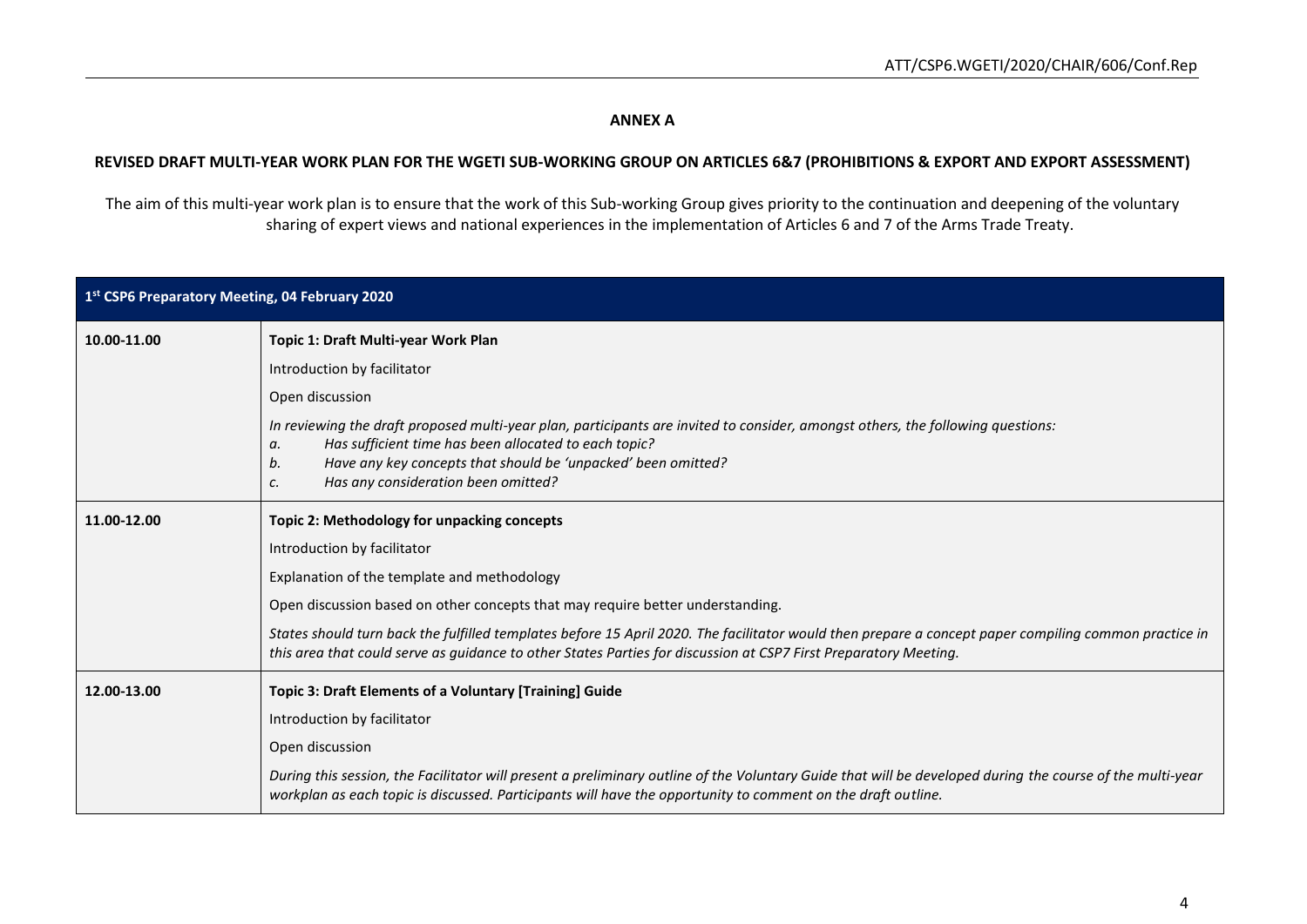| 2 <sup>nd</sup> CSP6 Preparatory Meeting, 14 April 2020 |                                                                                                                                                                                                                                                                                                                                                                                                                                                                                                             |  |
|---------------------------------------------------------|-------------------------------------------------------------------------------------------------------------------------------------------------------------------------------------------------------------------------------------------------------------------------------------------------------------------------------------------------------------------------------------------------------------------------------------------------------------------------------------------------------------|--|
|                                                         | Meeting cancelled due to the COVID-19 crisis.                                                                                                                                                                                                                                                                                                                                                                                                                                                               |  |
|                                                         | The Facilitator will circulate a revised draft multi-year plan, incorporating the discussions on the initial multi-year plan discussed during the 1 <sup>st</sup> CSP6<br>Preparatory Meeting. Participants will be invited to provide their feedback and inputs on the revised multi-year plan in writing via email to the ATT<br>Secretariat by 21 May 2020, with a view to the Facilitator being in a position to present a final version to CSP6 for consideration and possible<br>adoption/endorsement |  |
| 1st CSP7 Preparatory Meeting, (date TBC)                |                                                                                                                                                                                                                                                                                                                                                                                                                                                                                                             |  |
| 1h 30 mins                                              | <b>Topic 4: Unpacking key concepts</b>                                                                                                                                                                                                                                                                                                                                                                                                                                                                      |  |
|                                                         | Report back by facilitator                                                                                                                                                                                                                                                                                                                                                                                                                                                                                  |  |
|                                                         | Open discussion                                                                                                                                                                                                                                                                                                                                                                                                                                                                                             |  |
|                                                         | The facilitator will report back to the group on how many States Parties in total provided responses through the template. This will conclude the<br>exercise involving the methodology template, and any future discussions on key concepts will take place as part of the development of Chapter 1 of<br>the Voluntary Guide.                                                                                                                                                                             |  |
|                                                         | In addition, there will be expert kick-off presentations on what constitutes 'a serious violation of international humanitarian law' and 'a serious<br>violation of international human rights law'.                                                                                                                                                                                                                                                                                                        |  |
| 1h 30 mins                                              | Topic 5: Voluntary Guide - Chapter 1 (Key concepts)                                                                                                                                                                                                                                                                                                                                                                                                                                                         |  |
|                                                         | Introduction by facilitator                                                                                                                                                                                                                                                                                                                                                                                                                                                                                 |  |
|                                                         | Open discussion                                                                                                                                                                                                                                                                                                                                                                                                                                                                                             |  |
|                                                         | The Facilitator will present the preliminary draft of Chapter 1 of the Voluntary Guide to Implementing Articles 6&7 (Key concepts) derived from<br>contributions received from States Parties to the methodology template exercise. Participants will have the opportunity to review and comment on the<br>content and proposed structure of the first draft of Chapter 1.                                                                                                                                  |  |
| 2nd CSP7 Preparatory Meeting, (date TBC)                |                                                                                                                                                                                                                                                                                                                                                                                                                                                                                                             |  |
| 1h 30 mins                                              | Topic 6: Voluntary Guide - Chapter 1 (Key concepts) (continued)                                                                                                                                                                                                                                                                                                                                                                                                                                             |  |
|                                                         | Introduction by facilitator                                                                                                                                                                                                                                                                                                                                                                                                                                                                                 |  |
|                                                         | Open discussion                                                                                                                                                                                                                                                                                                                                                                                                                                                                                             |  |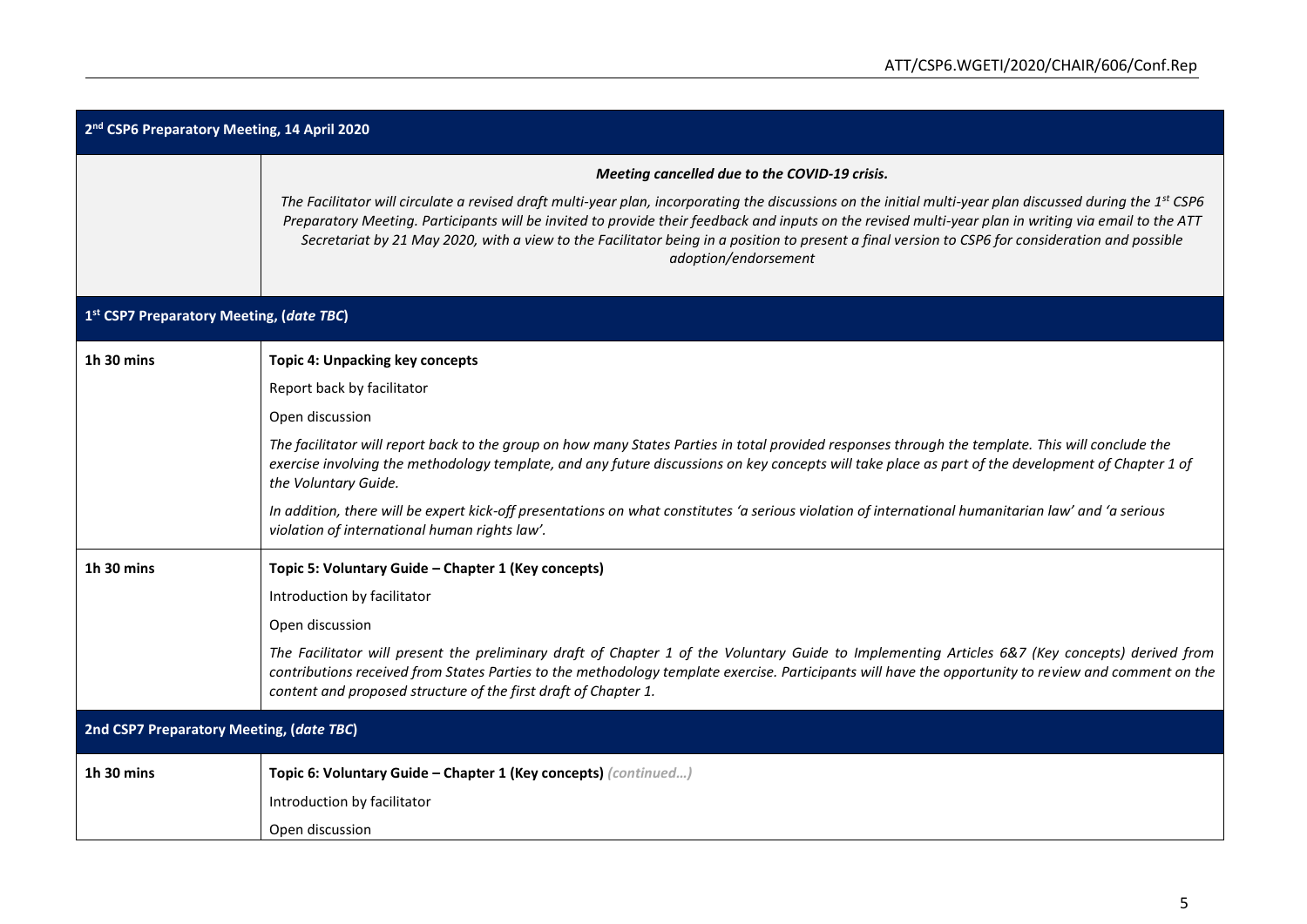|                                                      | The Facilitator will present the revised draft of Chapter 1 of the Voluntary Guide to Implementing Articles 6&7 (Key concepts), derived from the<br>contributions received from States Parties to the methodology template exercise and the discussions during the 1st CSP7 Preparatory Meeting.<br>Participants will have the opportunity to review and comment on the draft chapter and to consider it for endorsement by CSP7.                                                                                                                                                                                                                                                                                                                                                                     |  |
|------------------------------------------------------|-------------------------------------------------------------------------------------------------------------------------------------------------------------------------------------------------------------------------------------------------------------------------------------------------------------------------------------------------------------------------------------------------------------------------------------------------------------------------------------------------------------------------------------------------------------------------------------------------------------------------------------------------------------------------------------------------------------------------------------------------------------------------------------------------------|--|
| 1h 30 mins                                           | Topic 7: Scope of Article 6<br>This discussion will explore the obligations in Article 6, including the following issues:<br>Article 6: What does 'shall not authorize any transfer' entail in the context of Article 6?<br>Article 6(1): What 'obligations under measures adopted by the United Nations Security Council' are covered under Article 6(1)?<br>Article 6(2): What 'international obligations under international agreements' are 'relevant' under Article 6(2)?                                                                                                                                                                                                                                                                                                                        |  |
| 1st CSP8 Preparatory Meeting, (date TBC)             |                                                                                                                                                                                                                                                                                                                                                                                                                                                                                                                                                                                                                                                                                                                                                                                                       |  |
| 3 hours                                              | Topic 8: Scope of Article 6 (continued)<br>This discussion will explore the obligations in Article 6, including the following issues:<br>Article 6(3)<br>What constitutes 'knowledge at the time of authorization' under Article 6(3)?<br>How is 'genocide' defined under international law?<br>How are 'crimes against humanity' defined under international law?<br>$\overline{\phantom{a}}$<br>What are grave breaches of the Geneva Conventions of 1949?<br>$\overline{\phantom{a}}$<br>What are 'attacks against civilian objects or civilians protected as such'?<br>$\overline{\phantom{a}}$<br>What other 'war crimes' may be included?<br>In addition, there will be expert kick-off presentation on how the term 'knowledge' and other relevant terms are interpreted in international law. |  |
| 2 <sup>nd</sup> CSP8 Preparatory Meeting, (date TBC) |                                                                                                                                                                                                                                                                                                                                                                                                                                                                                                                                                                                                                                                                                                                                                                                                       |  |
| 1h 30 mins                                           | Topic 9: Voluntary Guide - Chapter 2 (Article 6 (Prohibitions))<br>Introduction by facilitator<br>Open discussion                                                                                                                                                                                                                                                                                                                                                                                                                                                                                                                                                                                                                                                                                     |  |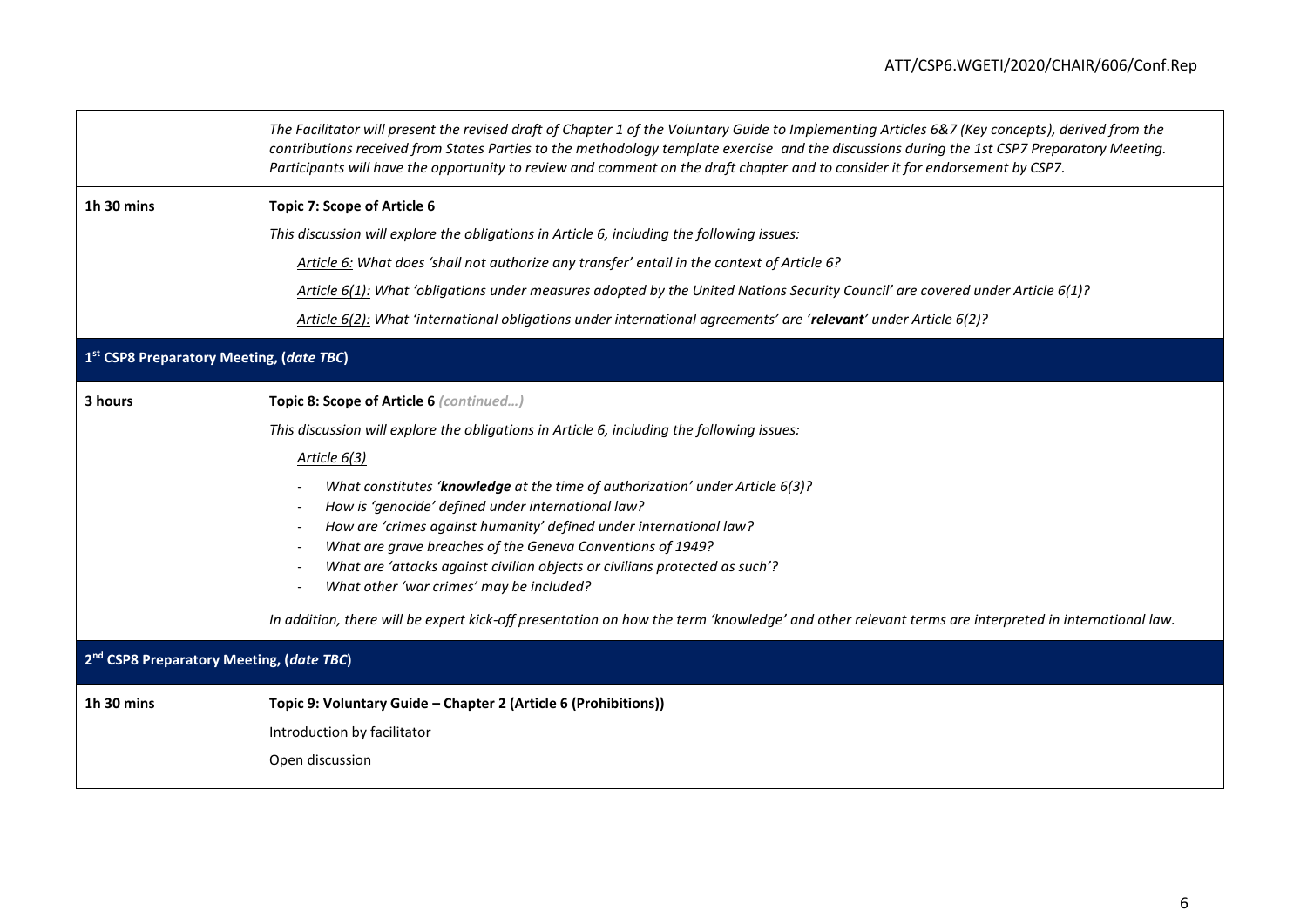|                                                            | The Facilitator will present the preliminary draft of Chapter 2 of the Voluntary Guide to Implementing Articles 6&7 (Article 6 (Prohibitions)), derived<br>from the discussions held during the 2 <sup>nd</sup> CSP7 Preparatory Meeting and the 1st CSP8 Preparatory Meeting. Participants will have the opportunity to<br>review and comment on the draft chapter.            |  |
|------------------------------------------------------------|---------------------------------------------------------------------------------------------------------------------------------------------------------------------------------------------------------------------------------------------------------------------------------------------------------------------------------------------------------------------------------|--|
| 1h 30 mins                                                 | Topic 10: Relationship between Article 6 and other Articles                                                                                                                                                                                                                                                                                                                     |  |
|                                                            | This discussion will explore the question: What are the implications of the phrase 'shall not authorize any transfer' in Article 6? Participants will discuss<br>the relationship between Article 6 and other Articles in the Treaty, including:                                                                                                                                |  |
|                                                            | What is the relationship between Article 6 and Article 7 (Export and Export Assessment), since the term 'transfer' includes 'export' under<br>Article 2(2)?                                                                                                                                                                                                                     |  |
|                                                            | What is the relationship between Article 6 and Article 8 (Import), since the term 'transfer' includes 'import' under Article 2(2)?<br>What is the relationship between Article 6 and Article 9 (Transit and Trans-shipment), since the term 'transfer' includes 'transit' and 'trans-<br>shipment' under Article 2(2)?                                                          |  |
|                                                            | What is the relationship between Article 6 and Article 10 (Brokering), since the term 'transfer' includes 'brokering' under Article 2(2)                                                                                                                                                                                                                                        |  |
| 1st CSP9 Preparatory Meeting, (date TBC)                   |                                                                                                                                                                                                                                                                                                                                                                                 |  |
| 1h 30 mins                                                 | Topic 11: Voluntary Guide - Chapter 2 (Article 6 (Prohibitions)) (continued)                                                                                                                                                                                                                                                                                                    |  |
|                                                            | Introduction by facilitator                                                                                                                                                                                                                                                                                                                                                     |  |
|                                                            | Open discussion                                                                                                                                                                                                                                                                                                                                                                 |  |
|                                                            | The Facilitator will present the revised draft of Chapter 2 of the Voluntary Guide to Implementing Articles 6&7 (Article 6 (Prohibitions)), derived from<br>the discussions held during the 1st and 2 <sup>nd</sup> CSP8 Preparatory Meetings. Participants will have the opportunity to review and comment on the draft<br>chapter and to consider it for endorsement by CSP9. |  |
| 1h 30 mins<br>Topic 12: Article 7(2) - Mitigation measures |                                                                                                                                                                                                                                                                                                                                                                                 |  |
|                                                            | This discussion will explore the obligation in Article 7(2) for exporting States Parties to 'consider whether there are measures that could be undertaken<br>to mitigate risks identified' when conducting assessments in accordance with Articles 7.1(a) and (b) as well as Article 7.4. The discussion will focus on<br>State practice with respect to the following aspects: |  |
|                                                            | What do states believe constitute "mitigation measures"?<br>What do states consider the purpose of mitigation measures?<br>Under what circumstances would mitigation measures be explored?<br>What kind of mitigation measures could an exporting state take under consideration in order to avoid the specific negative consequences in<br>Article $7(1)$ ?                    |  |

 $\mathbf{r}$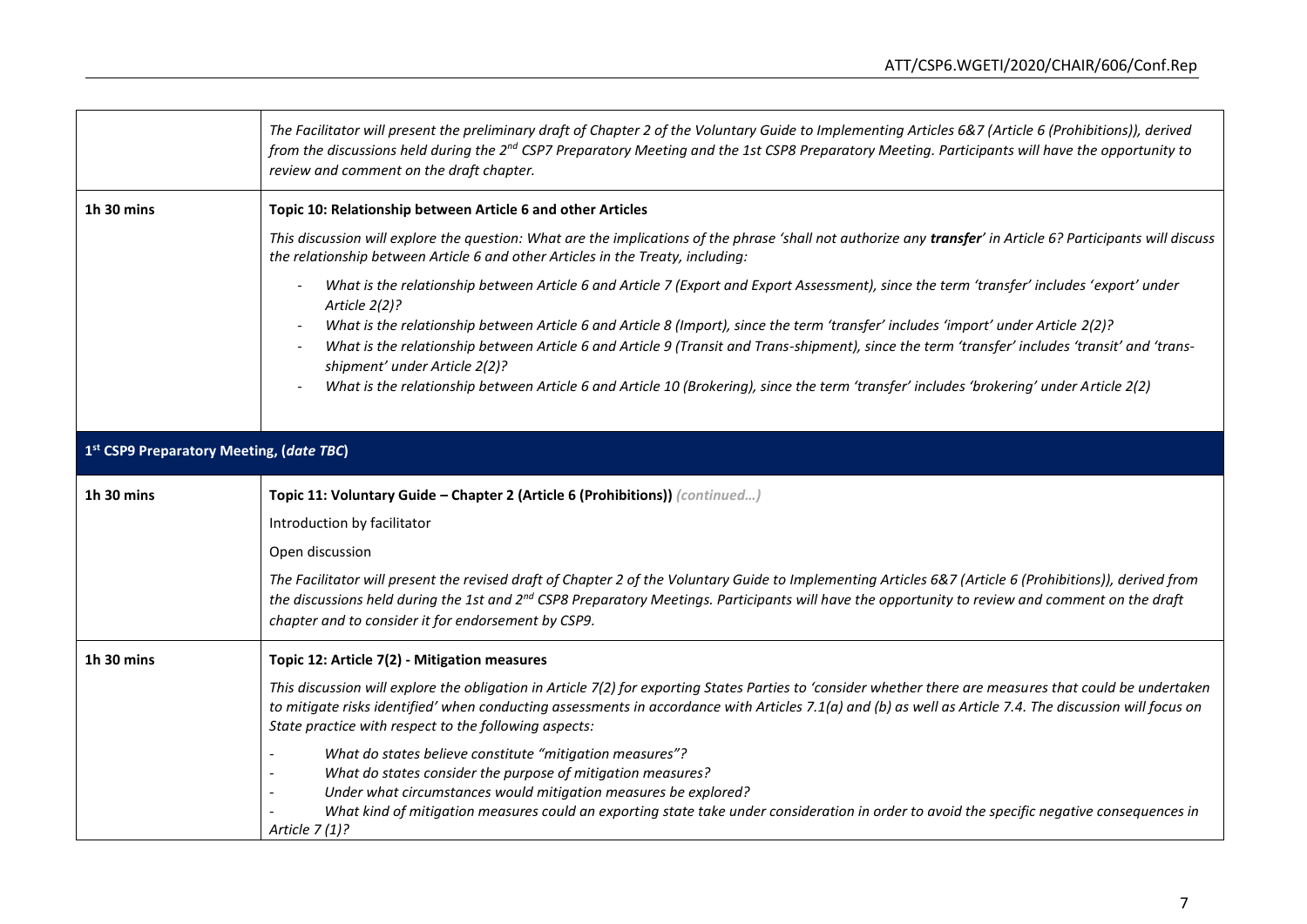|                                                      | At what point would other states in the transfer chain (i.e. transit or importing states) be involved in discussions concerning mitigation<br>measures?<br>What do states view as the roles of different parties (exporting State, importing State, exporters and/or industry) with regard to mitigation                                                                                                                                                                                                                                                                                                                                                                                                                                                                                    |  |
|------------------------------------------------------|---------------------------------------------------------------------------------------------------------------------------------------------------------------------------------------------------------------------------------------------------------------------------------------------------------------------------------------------------------------------------------------------------------------------------------------------------------------------------------------------------------------------------------------------------------------------------------------------------------------------------------------------------------------------------------------------------------------------------------------------------------------------------------------------|--|
|                                                      | measures?<br>What considerations might be taken into account when developing and applying mitigation measures?<br>Do states have public examples of mitigation measures being applied effectively or not (whether by ATT States Parties or not)?<br>What 'confidence-building measures' have States undertaken to mitigate risks?<br>What 'jointly developed and agreed programmes' have been developed or adopted by export and importing States to mitigate risks?<br>What are the practicalities of developing and implementing such programmes?<br>O<br>What are the characteristics/elements or prerequisites for successful programmes (i.e. those that have mitigated identified risks)?<br>O<br>How do States determine when/that an identified risk has been adequately mitigated? |  |
| 2 <sup>nd</sup> CSP9 Preparatory Meeting, (date TBC) |                                                                                                                                                                                                                                                                                                                                                                                                                                                                                                                                                                                                                                                                                                                                                                                             |  |
| 3h                                                   | Topic 13: Voluntary Guide - Chapter 3 (Article 7 (Export and Export Assessment))                                                                                                                                                                                                                                                                                                                                                                                                                                                                                                                                                                                                                                                                                                            |  |
|                                                      | Introduction by facilitator                                                                                                                                                                                                                                                                                                                                                                                                                                                                                                                                                                                                                                                                                                                                                                 |  |
|                                                      | Open discussion                                                                                                                                                                                                                                                                                                                                                                                                                                                                                                                                                                                                                                                                                                                                                                             |  |
|                                                      | The Facilitator will also present the preliminary draft of Chapter 3 (Article 7 (Export and Export Assessment), derived from national presentations and<br>discussions held during the CSP4 and CSP5 cycles, as well as the 1st CSP9 Preparatory Meeting. Participants will have the opportunity to review and<br>comment on the draft chapter.                                                                                                                                                                                                                                                                                                                                                                                                                                             |  |

\*\*\*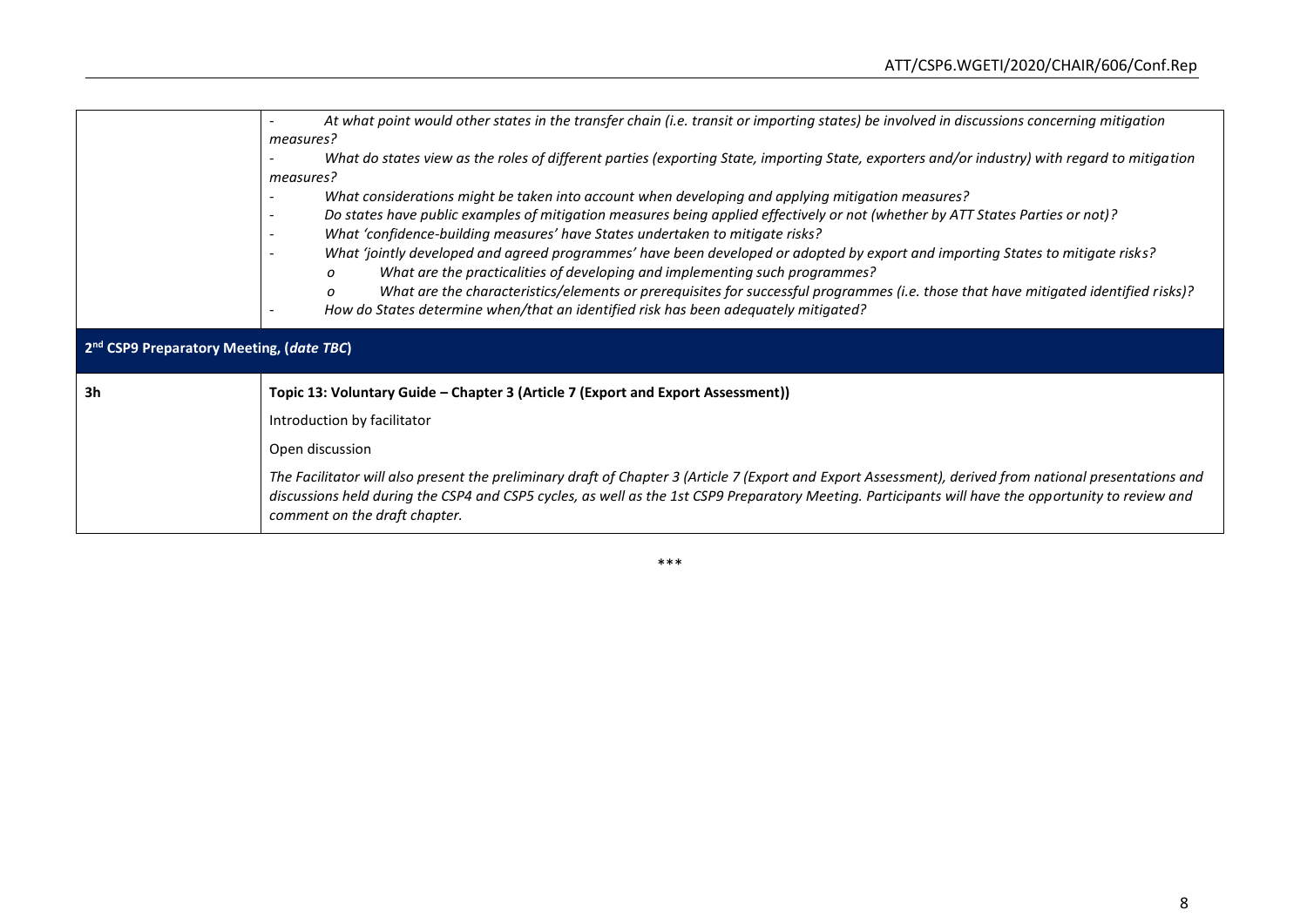### **ANNEX B**

# **DRAFT MULTI-YEAR WORK PLAN FOR THE WGETI SUB-WORKING GROUP ON ARTICLE 9 (TRANSIT OR TRANS-SHIPMENT)**

| 21 April - 21 May 2020 (CSP6 intersessional period)       |                                                                                                                                                                                                                                                                                                                                                                              |  |
|-----------------------------------------------------------|------------------------------------------------------------------------------------------------------------------------------------------------------------------------------------------------------------------------------------------------------------------------------------------------------------------------------------------------------------------------------|--|
| Draft Multi-year Work Plan<br><b>Online consultations</b> |                                                                                                                                                                                                                                                                                                                                                                              |  |
|                                                           | The Facilitator, with the support of the ATT Secretariat, will circulate a draft multi-year work plan for the Sub-working group on Article 9 (Transit or<br>trans-shipment) to ATT stakeholders on 21 April. ATT stakeholders will be invited to review the draft multi-year plan and provide written comments to<br>the Facilitator via the ATT Secretariat by 21 May 2020. |  |
|                                                           | In reviewing the draft proposed multi-year plan, participants are invited to consider, amongst others, the following questions:<br>Has sufficient time has been allocated to each topic?<br>а.<br>Have any key concepts that should be 'unpacked' been omitted?<br>b.<br>Has any consideration been omitted?<br>c.                                                           |  |
|                                                           | The Facilitator will submit a revised draft multi-year plan, incorporating the feedback on the initial multi-year plan circulated for consultation during<br>the intersessional period leading up to CSP6, to CSP6 for consideration and possible adoption/endorsement.                                                                                                      |  |
| 1st CSP7 Preparatory Meeting, (date TBC)                  |                                                                                                                                                                                                                                                                                                                                                                              |  |
| 1 hour                                                    | Topic 1: Discussion on national approaches to the terms 'transit' and 'trans-shipment'                                                                                                                                                                                                                                                                                       |  |
|                                                           | This discussion will explore how and whether States Parties distinguish between 'transit' and 'trans-shipment', and what this means in practice. The<br>discussion will explore the following aspects:                                                                                                                                                                       |  |
|                                                           | How do States Parties approach the term "transit" in their national practice?<br>How do States Parties approach the term "trans-shipment" in their national practice?<br>Do States Parties apply the same regulations to 'transit' and 'trans-shipment' in their national control systems?                                                                                   |  |
|                                                           | In addition, there will be expert kick-off presentations on the national practice of one or more States Parties in the regulation of the transit and trans-<br>shipment of arms.                                                                                                                                                                                             |  |
| 2 hours                                                   | Topic 2: Discussion on the phrases 'under its jurisdiction' and 'through its territory in accordance with international law'                                                                                                                                                                                                                                                 |  |
|                                                           | This discussion will explore the terms 'under its jurisdiction' and 'through its territory in accordance with international law' in Article 9 of the Treaty.<br>The discussion will explore the following aspects:                                                                                                                                                           |  |
|                                                           | How does international law define 'under its jurisdiction"?<br>How do States Parties approach the application of the term "under its jurisdiction" in their national practice?<br>What are the general obligations and the role of flag States?                                                                                                                              |  |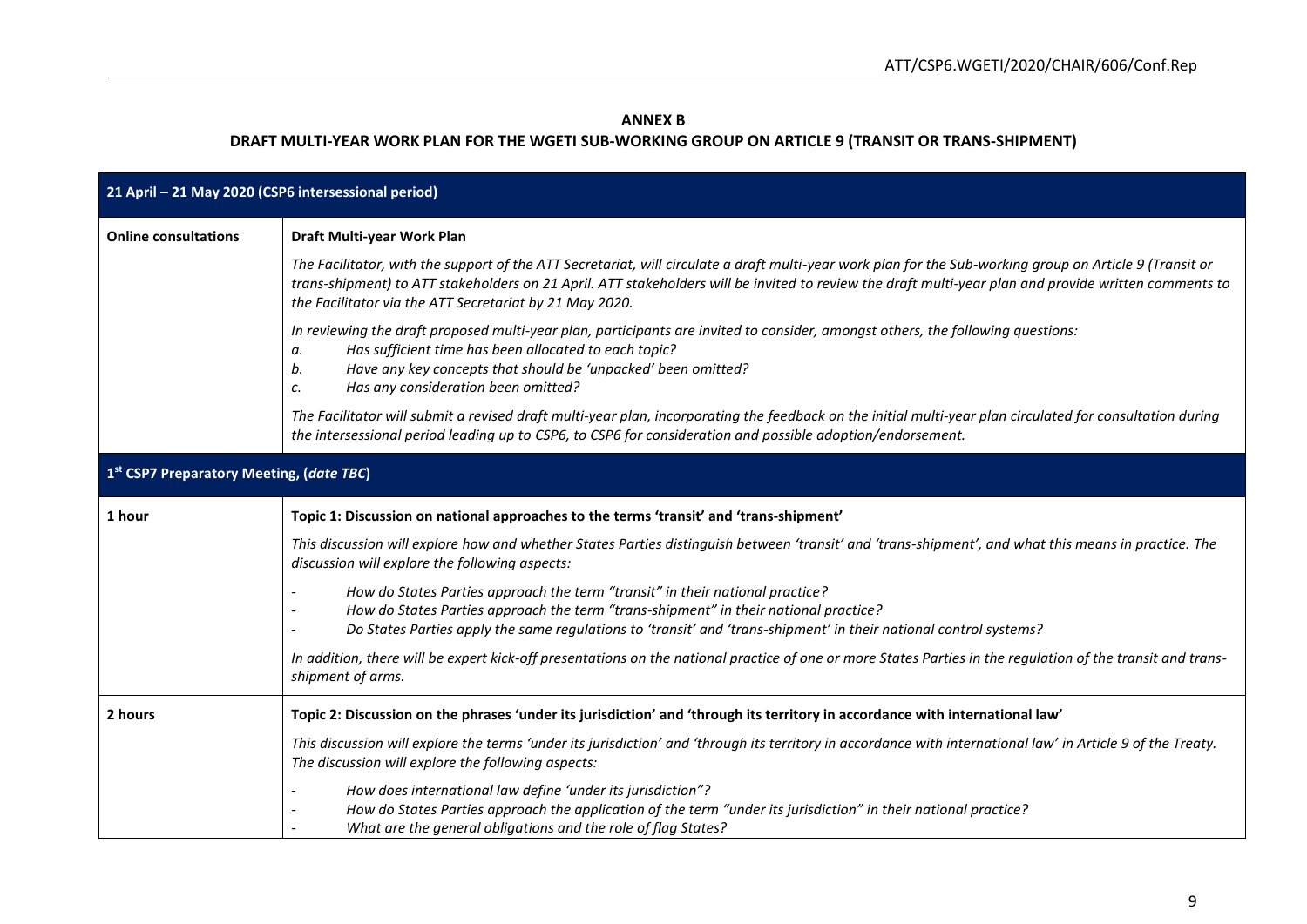|                                          | What are the options by States for regulating transit or trans-shipment "through its territory in accordance with relevant international law"?                                                                                                                                                                                                                                                                 |
|------------------------------------------|----------------------------------------------------------------------------------------------------------------------------------------------------------------------------------------------------------------------------------------------------------------------------------------------------------------------------------------------------------------------------------------------------------------|
|                                          | States Parties will be encouraged to share information on national practices in this area. In addition, there will be expert kick-off presentations on the<br>interpretation given by international law to the phrase 'under its jurisdiction'; the relevant international law applicable to the transit and trans-ship of<br>arms though States' territory; and the international obligations of flag states. |
| 2nd CSP7 Preparatory Meeting, (date TBC) |                                                                                                                                                                                                                                                                                                                                                                                                                |
| 1h 30 mins                               | Topic 3: Measures to regulate the transit and trans-shipment of arms by land                                                                                                                                                                                                                                                                                                                                   |
|                                          | This discussion will explore options and common practice for regulating the transit and trans-shipment of arms by land. The discussion will explore the<br>following aspects:                                                                                                                                                                                                                                  |
|                                          | How do States regulate the transit and trans-shipment of arms by road in practice?                                                                                                                                                                                                                                                                                                                             |
|                                          | How do States regulate the transit and trans-shipment of arms by rail in practice?                                                                                                                                                                                                                                                                                                                             |
|                                          | What form do regulatory measures take at the national level?<br>$\bullet$<br>Which Government departments and agencies are involved in implementing the regulatory measures?<br>$\bullet$                                                                                                                                                                                                                      |
|                                          | What are the international and regional instruments governing transit and transportation of goods by road?                                                                                                                                                                                                                                                                                                     |
|                                          | What do these instruments say about the transit and trans-shipment of arms by road?                                                                                                                                                                                                                                                                                                                            |
|                                          | What are the international and regional instruments governing transit and transportation of goods by rail?<br>What do these instruments say about the transit and trans-shipment of arms by rail?                                                                                                                                                                                                              |
|                                          | What are the implications of free trade/free movement of goods zones for the transit and trans-shipment of arms?                                                                                                                                                                                                                                                                                               |
|                                          | In addition, there will be expert kick-off presentations on international regulations governing the transit and trans-shipment of goods, including arms,<br>by road and by rail.                                                                                                                                                                                                                               |
| 1h 30 mins                               | Topic 4: Measures to regulate the transit and trans-shipment of arms by air                                                                                                                                                                                                                                                                                                                                    |
|                                          | This discussion will explore options and common practice for regulating the transit and trans-shipment of arms by air. The discussion will explore the<br>following aspects:                                                                                                                                                                                                                                   |
|                                          | How do States regulate the transit and trans-shipment of arms by air in practice?                                                                                                                                                                                                                                                                                                                              |
|                                          | What form do regulatory measures take at the national level?                                                                                                                                                                                                                                                                                                                                                   |
|                                          | Which Government departments and agencies are involved in implementing the regulatory measures?                                                                                                                                                                                                                                                                                                                |
|                                          | What are the international and regional instruments governing transit and transportation of goods by air?<br>What do these instruments say about the transit and trans-shipment of arms by air?                                                                                                                                                                                                                |
|                                          | In addition, there will be expert kick-off presentations on international regulations governing the transit and trans-shipment of goods, including arms,<br>by air.                                                                                                                                                                                                                                            |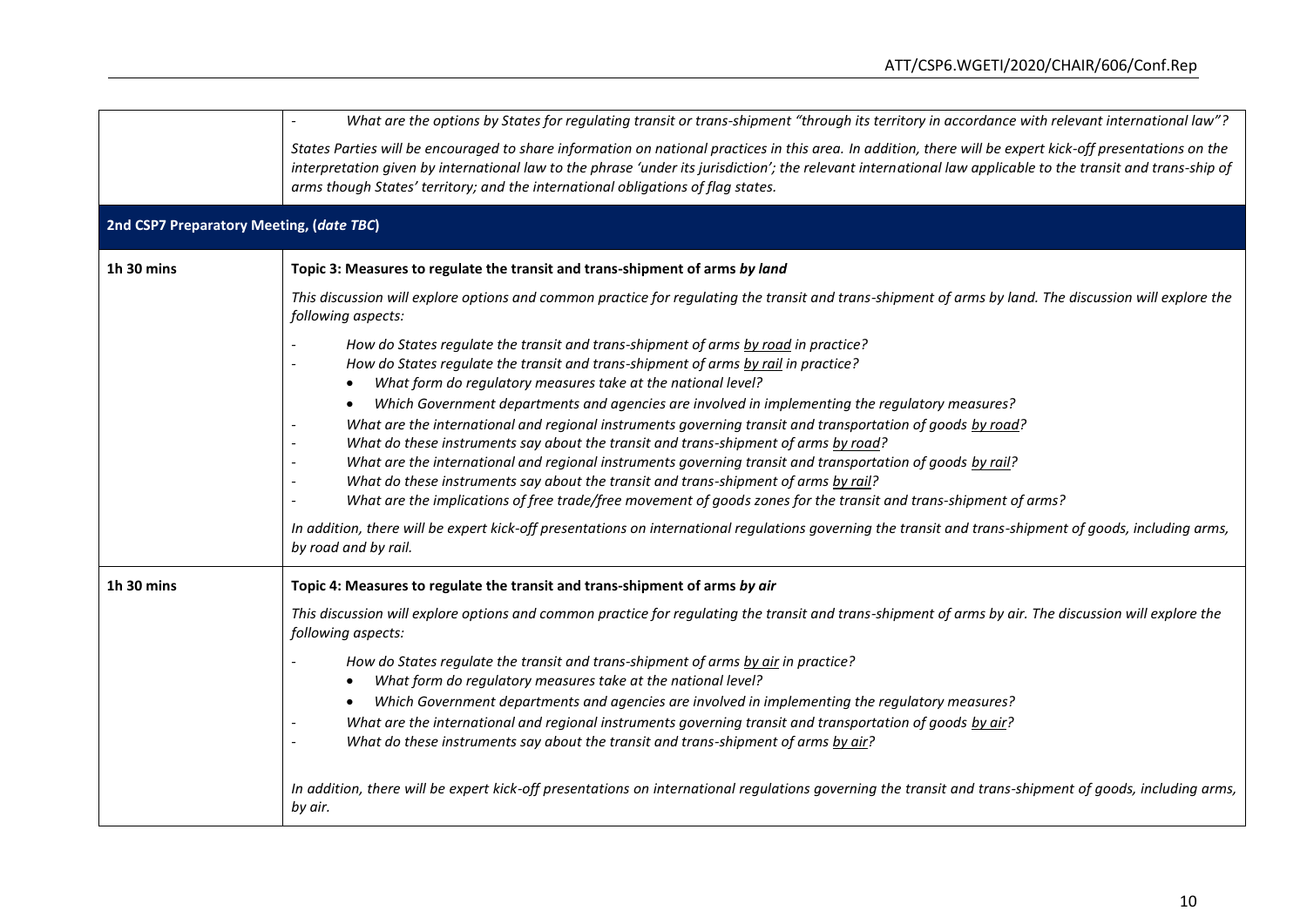| <b>1st CSP8 Preparatory Meeting, (date TBC)</b>      |                                                                                                                                                                                                                                                                                                                                                                                                                                                                      |  |
|------------------------------------------------------|----------------------------------------------------------------------------------------------------------------------------------------------------------------------------------------------------------------------------------------------------------------------------------------------------------------------------------------------------------------------------------------------------------------------------------------------------------------------|--|
| 2 hours                                              | Topic 5: Measures to regulate the transit and trans-shipment of arms by sea                                                                                                                                                                                                                                                                                                                                                                                          |  |
|                                                      | This discussion will explore options and common practice for regulating the transit and trans-shipment of arms by sea. The discussion will explore the<br>following aspects:                                                                                                                                                                                                                                                                                         |  |
|                                                      | How do States regulate the transit and trans-shipment of arms by sea in practice?<br>What form do regulatory measures take at the national level?<br>$\bullet$<br>Which Government departments and agencies are involved in implementing the regulatory measures?<br>What are the international and regional instruments governing transit and transportation of goods by sea?<br>What do these instruments say about the transit and trans-shipment of arms by sea? |  |
|                                                      | In addition, there will be expert kick-off presentations on international [and regional] regulations governing the transit and trans-shipment of goods,<br>including arms, by sea.                                                                                                                                                                                                                                                                                   |  |
| 1 hour                                               | Topic 6: The role of the private sector in the transit and trans-shipment of arms                                                                                                                                                                                                                                                                                                                                                                                    |  |
|                                                      | This discussion will explore the role of the private sector, including arms manufacturers/industry and shipping companies and agencies, in the transit<br>and trans-shipment of arms by land, air and sea. There will be expert kick-off presentations by experts from the private sector.                                                                                                                                                                           |  |
| 2 <sup>nd</sup> CSP8 Preparatory Meeting, (date TBC) |                                                                                                                                                                                                                                                                                                                                                                                                                                                                      |  |
| 2 hours                                              | Topic 7: Relationship between Article 9 and other Articles                                                                                                                                                                                                                                                                                                                                                                                                           |  |
|                                                      | This discussion will explore other areas of the Treaty where transit and trans-shipment States may have obligations or responsibilities, including:                                                                                                                                                                                                                                                                                                                  |  |
|                                                      | What is the relationship between Article 6 (Prohibitions) and Article 9 (Transit and Trans-shipment), since the term 'transfer' includes 'transit'<br>and 'trans-shipment' under Article 2(2)?                                                                                                                                                                                                                                                                       |  |
|                                                      | What is the relationship between Article 7(6) (Export and Export Assessment) and Article 9, since Article 7(6) contemplates that transit or<br>$\overline{\phantom{a}}$<br>trans-shipment States Parties may request information pertaining to export authorizations?                                                                                                                                                                                                |  |
|                                                      | What is the relationship between Article 11(1) (Diversion) and Article 9, since Article 11(1) obliges each State Party 'involved in the transfer' of<br>conventional arms to take measures to prevent their diversion and 'transfer' is described or defined under Article 2(2) to include transit and<br>trans-shipment?                                                                                                                                            |  |
|                                                      | What is the relationship between Article 11(3) (Diversion) and Article 9, since Article 11(3) obliges transit and trans-shipment States Parties to<br>cooperate and exchange information, pursuant to their national laws, to mitigate the risk of diversion?                                                                                                                                                                                                        |  |
|                                                      | What is the relationship between Article 12(2) (Record keeping) and Article 9, since Article 12(2) encourages States Parties to maintain<br>records of conventional arms that are authorized to transit or trans-ship territory under its jurisdiction?                                                                                                                                                                                                              |  |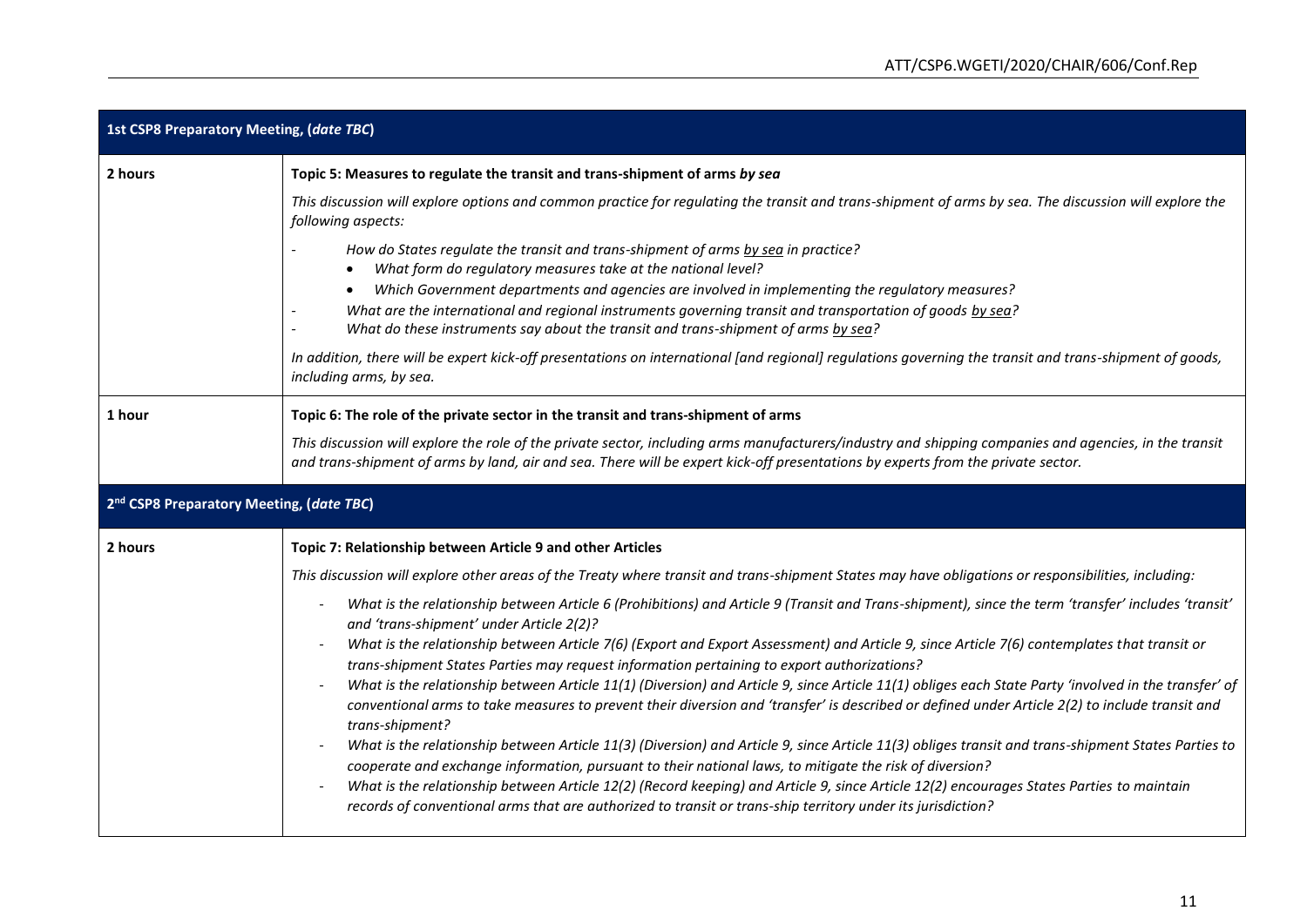| 1 hour | [The topic(s) for discussion is to be determined according to previous discussions and may include continuation of themes addressed in previous<br>$\mid$ sessions that require more time, or new themes or elements of Article 9 that have arisen during previous sessions, but have not yet been addressed.] |
|--------|----------------------------------------------------------------------------------------------------------------------------------------------------------------------------------------------------------------------------------------------------------------------------------------------------------------|
|        |                                                                                                                                                                                                                                                                                                                |

\*\*\*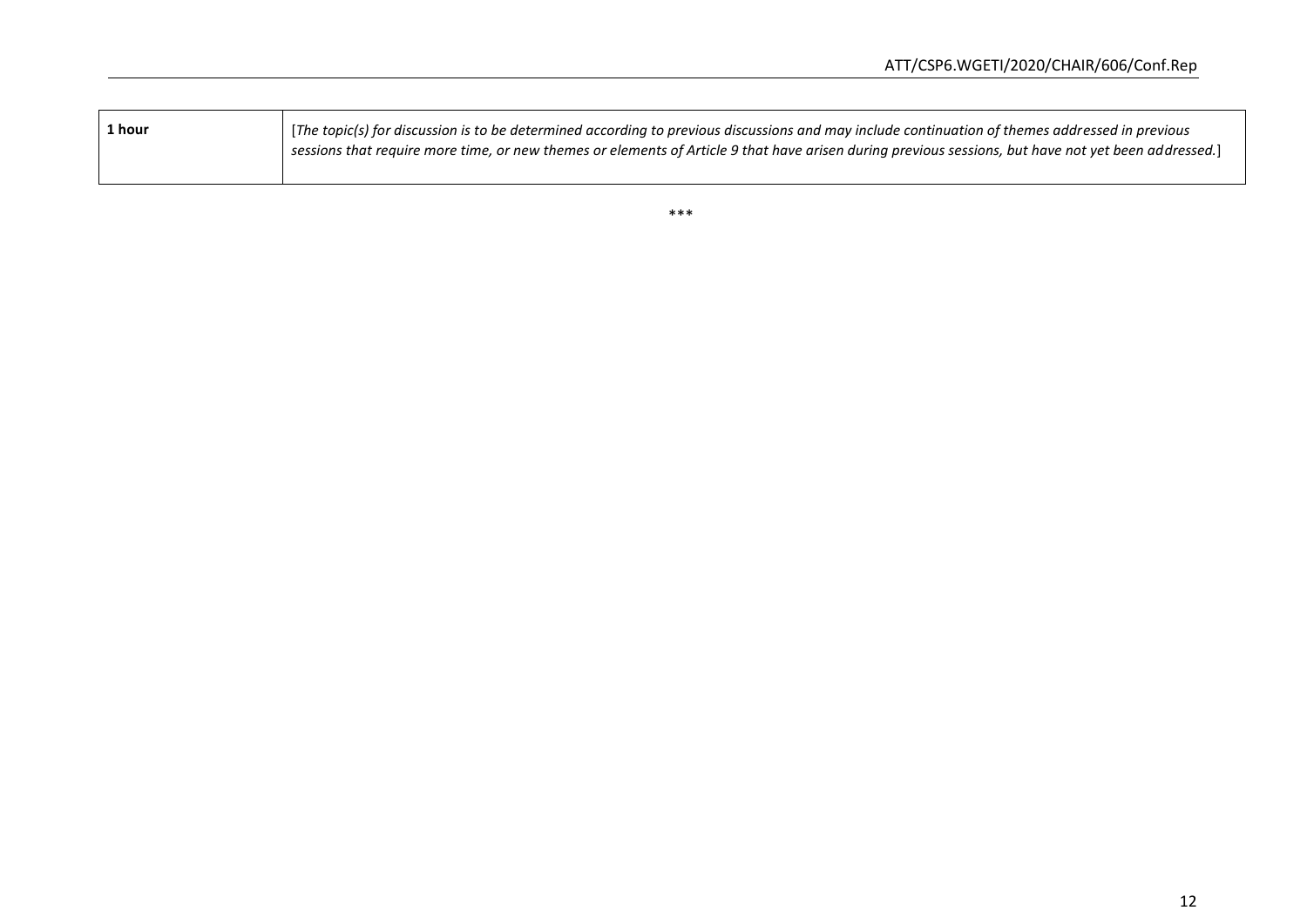## **ANNEX C**

## **REVISED MULTI-YEAR WORK PLAN FOR THE WGETI SUB-WORKING GROUP ON ARTICLE 11 (DIVERSION)**

| 1st CSP5 Preparatory Meeting, 30 January 2019 |             |                                                                                                                                                                                                                                                                                                                                  |
|-----------------------------------------------|-------------|----------------------------------------------------------------------------------------------------------------------------------------------------------------------------------------------------------------------------------------------------------------------------------------------------------------------------------|
|                                               | 10.00-11.00 | Draft Multi-year Work Plan                                                                                                                                                                                                                                                                                                       |
|                                               |             | Introduction by facilitator                                                                                                                                                                                                                                                                                                      |
|                                               |             | Open discussion                                                                                                                                                                                                                                                                                                                  |
|                                               |             | In reviewing the draft proposed multi-year plan, participants are invited to consider, amongst others, the following questions:                                                                                                                                                                                                  |
|                                               |             | Has sufficient time has been allocated to each topic?<br>а.                                                                                                                                                                                                                                                                      |
|                                               |             | b.<br>Have any topics been omitted that should be included?                                                                                                                                                                                                                                                                      |
|                                               |             | Has any consideration been omitted?<br>c.                                                                                                                                                                                                                                                                                        |
|                                               |             |                                                                                                                                                                                                                                                                                                                                  |
|                                               | 11.00-13.00 | Import documentation <sup>8</sup><br>1.                                                                                                                                                                                                                                                                                          |
|                                               |             | This discussion will explore the types of written documentation submitted as part of an application for an export licence from the exporting<br>State (such as contracts or agreements, international import certificates, transit approvals, end-use/r certificates (EUCs), and various<br>other assurances). It will consider: |
|                                               |             | What types of written documents exist?                                                                                                                                                                                                                                                                                           |
| Before the transfer                           |             | How are such documents prepared? Which ministries and agencies are involved?                                                                                                                                                                                                                                                     |
|                                               |             | What is the role and/or responsibilities of the importing State regarding such documents?                                                                                                                                                                                                                                        |
| $\ddot{ }$                                    |             | What is the role and/or responsibilities of the transit/transhipment State(s)?                                                                                                                                                                                                                                                   |
| stage                                         |             | What is the role and/or responsibilities of the brokering State(s)?                                                                                                                                                                                                                                                              |
|                                               |             | What is the role of the exporting State (i.e. verification and authentication as part of diversion risk assessment)?                                                                                                                                                                                                             |
| Transfer chain                                |             | In practice, what are the common elements of such documents? What assurances are provided? What is the minimum that should<br>be required?                                                                                                                                                                                       |
|                                               |             | It will also examine the role of information exchange in verifying and authenticating import documentation and identify the types of<br>information exchange that are relevant and necessary.                                                                                                                                    |
|                                               |             |                                                                                                                                                                                                                                                                                                                                  |

<sup>9</sup>Paragraphs 3, 6 and 7 of the Sub-working group paper : *[Possible measures to prevent and address diversion](https://www.thearmstradetreaty.org/hyper-images/file/Article%2011%20-%20Possible%20measures%20to%20prevent%20and%20address%20diversion/Article%2011%20-%20Possible%20measures%20to%20prevent%20and%20address%20diversion.pdf)* (available in other language[s here\)](https://www.thearmstradetreaty.org/tools-and-guidelines.html)*.*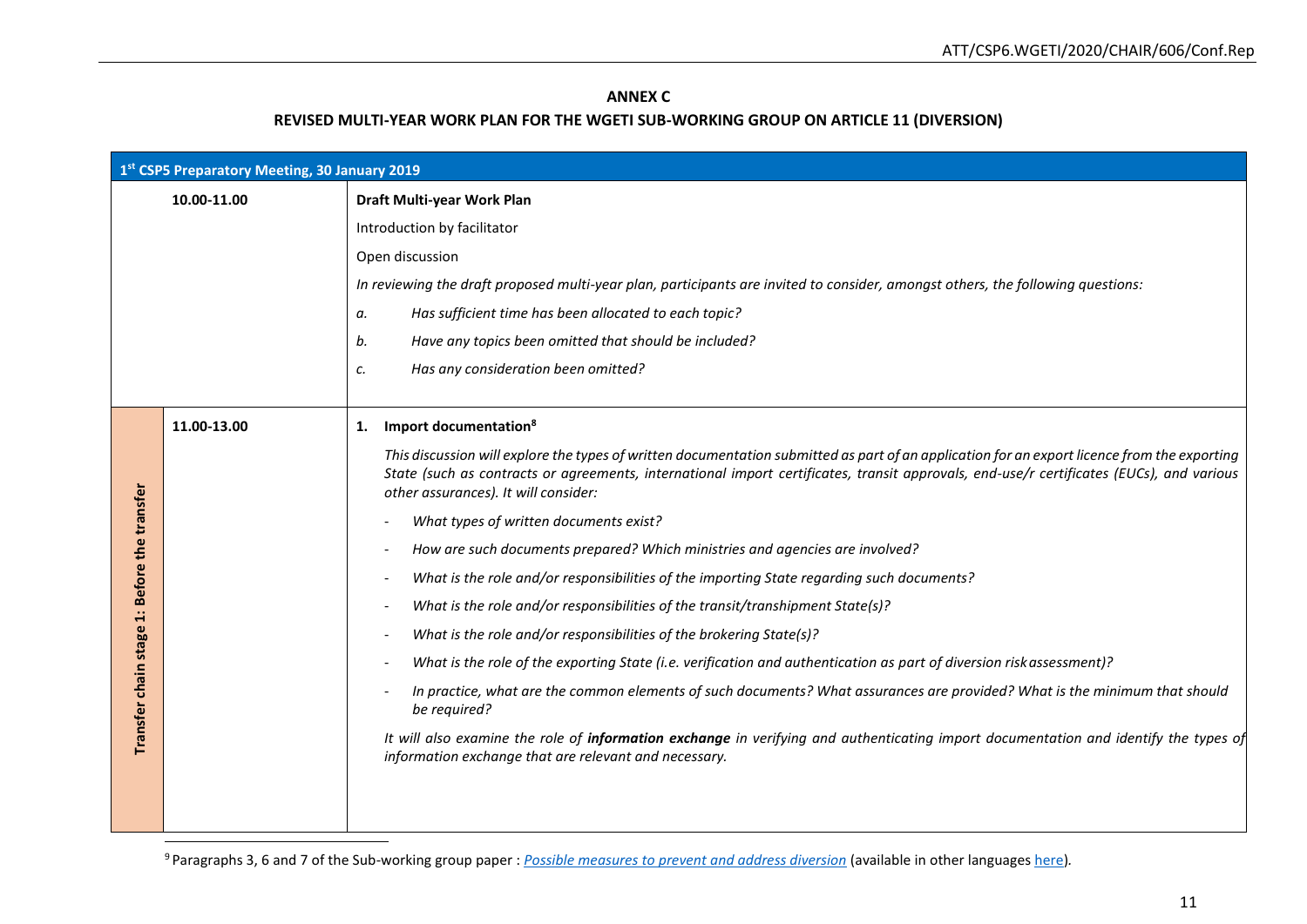| 2 <sup>nd</sup> CSP5 Preparatory Meeting, 03 April 2019 |         |                                                                                                                                                                                                                                                                                                                                                                                                                                                                                                       |
|---------------------------------------------------------|---------|-------------------------------------------------------------------------------------------------------------------------------------------------------------------------------------------------------------------------------------------------------------------------------------------------------------------------------------------------------------------------------------------------------------------------------------------------------------------------------------------------------|
|                                                         | 3 hours | 2. Import documentation <sup>9</sup> (continued)                                                                                                                                                                                                                                                                                                                                                                                                                                                      |
|                                                         |         | This discussion will continue to explore the types of written documentation submitted as part of an application for an export licence from<br>the exporting State (such as contracts or agreements, international import certificates, transit approvals, end-use/r certificates (EUCs),<br>and various other assurances). The Facilitator will circulate a background paper in advance of the 2 <sup>nd</sup> series of CSP5 meetings to facilitate<br>discussion, including the following elements: |
|                                                         |         | What types of written documents exist?                                                                                                                                                                                                                                                                                                                                                                                                                                                                |
|                                                         |         | How are such documents prepared? Which ministries and agencies are involved?                                                                                                                                                                                                                                                                                                                                                                                                                          |
|                                                         |         | What is the role and/or responsibilities of the importing State regarding such documents?                                                                                                                                                                                                                                                                                                                                                                                                             |
|                                                         |         | What is the role and/or responsibilities of the transit/transhipment State(s)?                                                                                                                                                                                                                                                                                                                                                                                                                        |
|                                                         |         | What is the role and/or responsibilities of the brokering State(s)?                                                                                                                                                                                                                                                                                                                                                                                                                                   |
|                                                         |         | What is the role of the exporting State (i.e. verification and authentication as part of diversion risk assessment)?                                                                                                                                                                                                                                                                                                                                                                                  |
|                                                         |         | In practice, what are the common elements of such documents? What assurances are provided? What is the minimum that should<br>be required?                                                                                                                                                                                                                                                                                                                                                            |
|                                                         |         | What sanctions do exporting States impose for non-compliance with end-use/r assurances and undertakings?                                                                                                                                                                                                                                                                                                                                                                                              |
| Transfer chain stage 1: Before the transfer             |         | It will also examine the role of information exchange in verifying and authenticating import documentation and identify the types of<br>information exchange that are relevant and necessary.                                                                                                                                                                                                                                                                                                         |
|                                                         |         | How do exporting States verify and authenticate import documents as a part of a broader risk assessment framework?                                                                                                                                                                                                                                                                                                                                                                                    |
|                                                         |         | What mechanisms are used?                                                                                                                                                                                                                                                                                                                                                                                                                                                                             |
|                                                         |         | Which agencies are involved?                                                                                                                                                                                                                                                                                                                                                                                                                                                                          |
|                                                         |         | How long does it take?                                                                                                                                                                                                                                                                                                                                                                                                                                                                                |
|                                                         |         | What steps are taken if the documentation is found to be fraudulent?                                                                                                                                                                                                                                                                                                                                                                                                                                  |
|                                                         | 1 hour  | 3. The role of the private sector in import documentation                                                                                                                                                                                                                                                                                                                                                                                                                                             |
|                                                         |         | This discussion will explore the role of the private sector, including arms manufacturers/industry and civil society, in mitigating diversion<br>risk before the physical transfer takes place. It will also examine the role of internal export control compliance programmes.                                                                                                                                                                                                                       |
|                                                         |         | What is the role of industry in helping State agencies verify and authenticate import documentation?                                                                                                                                                                                                                                                                                                                                                                                                  |
|                                                         |         | What could be done to encourage industry to develop internal control compliance programmes?                                                                                                                                                                                                                                                                                                                                                                                                           |

<sup>9</sup>Paragraphs 3, 6 and 7 of the Sub-working group paper : *[Possible measures to prevent and address diversion](https://www.thearmstradetreaty.org/hyper-images/file/Article%2011%20-%20Possible%20measures%20to%20prevent%20and%20address%20diversion/Article%2011%20-%20Possible%20measures%20to%20prevent%20and%20address%20diversion.pdf)* (available in other language[s here\)](https://www.thearmstradetreaty.org/tools-and-guidelines.html)*.*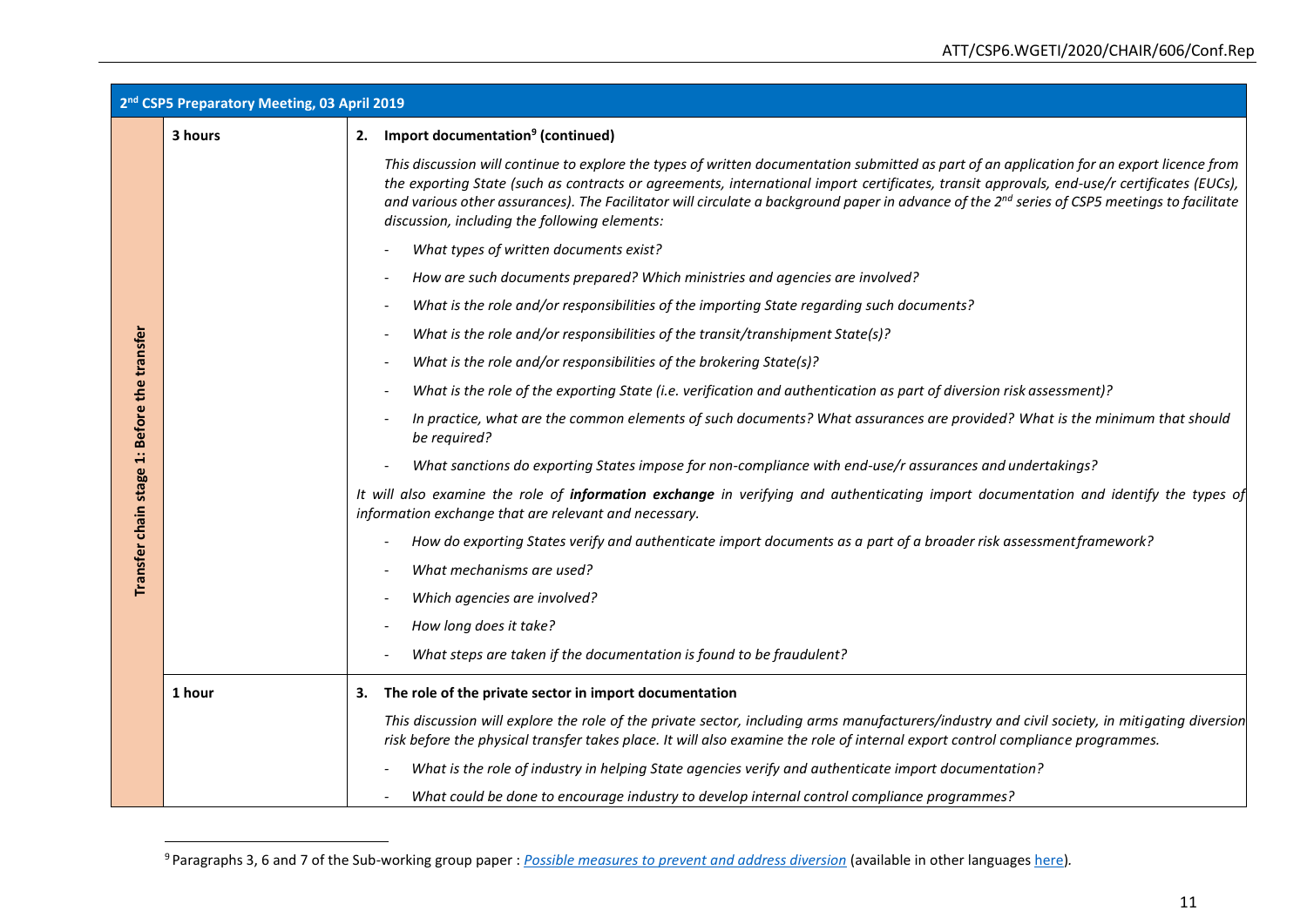| 1st CSP6 Preparatory Meeting, 05 February 2020 |         |                                                                                                                                                                                                                                                                                                                                                                                                    |
|------------------------------------------------|---------|----------------------------------------------------------------------------------------------------------------------------------------------------------------------------------------------------------------------------------------------------------------------------------------------------------------------------------------------------------------------------------------------------|
|                                                | 3 hours | 1. Assessing the risk of diversion <sup>10</sup>                                                                                                                                                                                                                                                                                                                                                   |
|                                                |         | This discussion will explore the practicalities (including resource requirements and challenges) associated with assessing the risk of<br>diversion of an export and the possible establishment of mitigation measures. The Facilitator will circulate a background paper in advance<br>of the 1 <sup>st</sup> series of CSP6 meetings to facilitate discussion, including the following elements: |
|                                                |         | a. How to undertake consistent and objective transfer risk assessments that take into account the risk of diversion (Articles<br>$7(1)$ and $11(2)$ );                                                                                                                                                                                                                                             |
|                                                |         | b. How to identify certain diversion risk indicators;                                                                                                                                                                                                                                                                                                                                              |
|                                                |         | How to establish the legitimacy and credibility of all parties involved in the transfer, such as the exporter, brokers, shipping<br>c.<br>agents, freight forwarders/intermediate consignees and stated end-use/r (Article 11(2));                                                                                                                                                                 |
|                                                |         | How to examine the risks arising from the proposed shipment arrangements;<br>d.                                                                                                                                                                                                                                                                                                                    |
|                                                |         | How to assess the reliability of controls in the importing country and the transit country (if applicable); and<br>е.                                                                                                                                                                                                                                                                              |
|                                                |         | How to examine the risk that a conventional arms transfer would increase the risks of diversion of the existing holdings of<br>the end-user.                                                                                                                                                                                                                                                       |
|                                                |         | What are the options for mitigating detected risk(s)?<br>a.                                                                                                                                                                                                                                                                                                                                        |
| Transfer chain stage 1: Before the transfer    |         | It will also examine the role of information and information exchange in conducting a risk assessment and identify the types of<br>information and mechanisms of information exchange that are relevant and necessary.                                                                                                                                                                             |
|                                                | 1 hour  | 5. The role of the private sector in mitigating diversion risk                                                                                                                                                                                                                                                                                                                                     |
|                                                |         | This discussion will explore the role of the private sector, including arms manufacturers/industry and civil society, in mitigating diversion<br>risk before the physical transfer takes place. It will also examine the role of internal export control compliance programmes.                                                                                                                    |

<sup>10</sup>Paragraph 5 of the Sub-working group paper : *[Possible measures to prevent and address diversion](https://www.thearmstradetreaty.org/hyper-images/file/Article%2011%20-%20Possible%20measures%20to%20prevent%20and%20address%20diversion/Article%2011%20-%20Possible%20measures%20to%20prevent%20and%20address%20diversion.pdf)* (available in other language[s here\)](https://www.thearmstradetreaty.org/tools-and-guidelines.html)*.*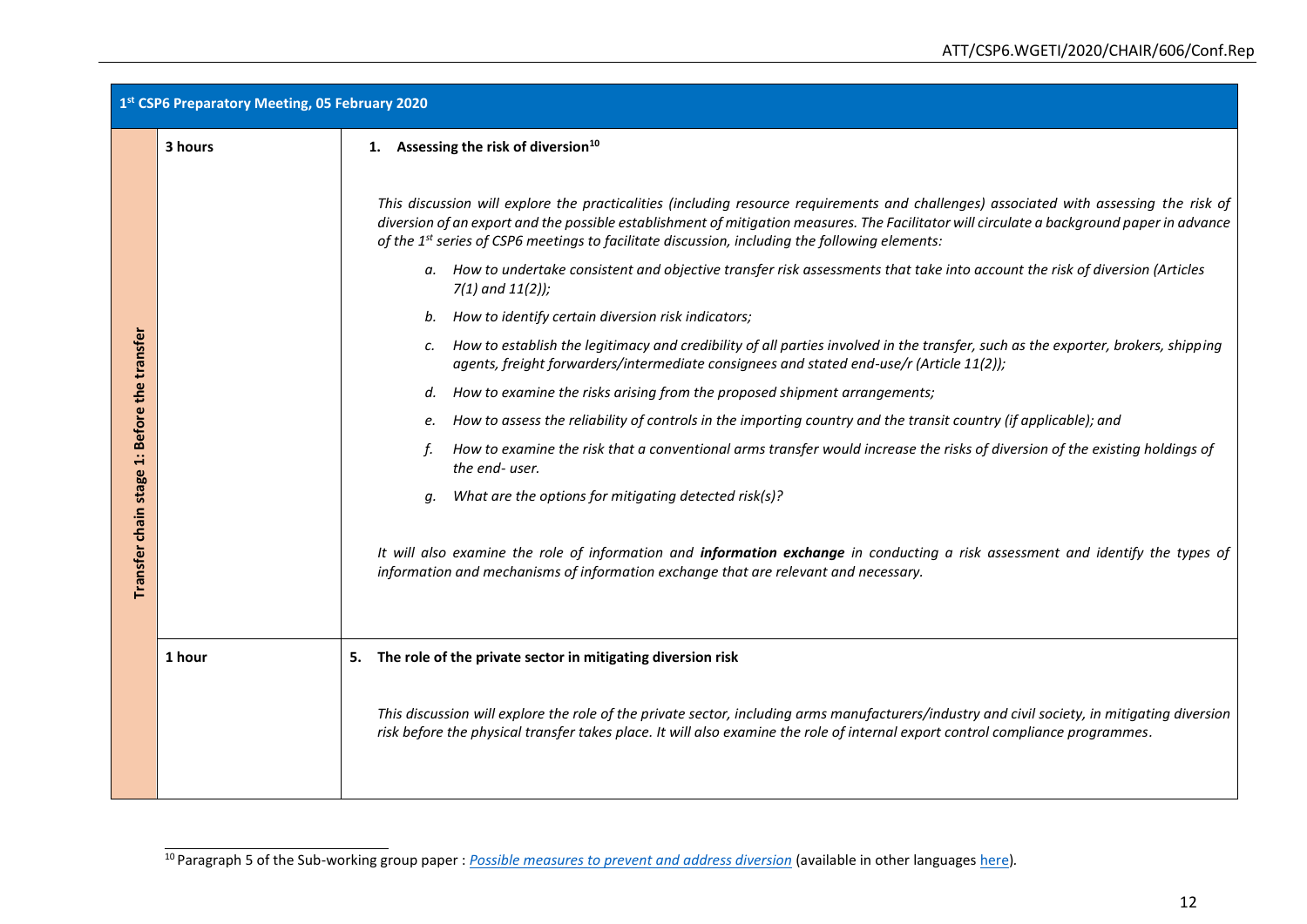| <b>2nd CSP6 Preparatory Meeting, (cancelled)</b> |         |                                                                                                                                                                                                                                                                                                           |  |  |  |
|--------------------------------------------------|---------|-----------------------------------------------------------------------------------------------------------------------------------------------------------------------------------------------------------------------------------------------------------------------------------------------------------|--|--|--|
|                                                  | 3 hours | Meeting cancelled due to the COVID-19 crisis.                                                                                                                                                                                                                                                             |  |  |  |
| 1st CSP7 Preparatory Meeting, (date TBC)         |         |                                                                                                                                                                                                                                                                                                           |  |  |  |
|                                                  | 3 hours | 6. Assessing the risk of diversion <sup>11</sup> (continued)                                                                                                                                                                                                                                              |  |  |  |
|                                                  |         | This discussion will continue to explore the practicalities (including resource requirements and challenges) associated with assessing the<br>risk of diversion of an export and the possible establishment of mitigation measures, including the following elements:                                     |  |  |  |
|                                                  |         | How to undertake consistent and objective transfer risk assessments that take into account the risk of diversion (Articles 7(1) and<br>$11(2)$ ;                                                                                                                                                          |  |  |  |
|                                                  |         | How to identify certain diversion risk indicators;                                                                                                                                                                                                                                                        |  |  |  |
|                                                  |         | How to establish the legitimacy and credibility of all parties involved in the transfer, such as the exporter, brokers, shipping agents,<br>freight forwarders/intermediate consignees and stated end-use/r (Article 11(2));                                                                              |  |  |  |
|                                                  |         | How to examine the risks arising from the proposed shipment arrangements;<br>$\overline{\phantom{a}}$                                                                                                                                                                                                     |  |  |  |
|                                                  |         | How to assess the reliability of controls in the importing country and the transit country (if applicable); and                                                                                                                                                                                           |  |  |  |
|                                                  |         | How to examine the risk that a conventional arms transfer would increase the risks of diversion of the existing holdings of the end-<br>user.                                                                                                                                                             |  |  |  |
|                                                  |         | What are the options for mitigating detected risk(s)?                                                                                                                                                                                                                                                     |  |  |  |
| Transfer chain stage 1: Before the transfer      |         | It will also examine the role of information and information exchange in conducting a risk assessment and identify the types of information<br>and mechanisms of information exchange that are relevant and necessary.                                                                                    |  |  |  |
|                                                  | 1 hour  | Discussion on paper outlining elements of a process for assessing the risk of diversion<br>7.                                                                                                                                                                                                             |  |  |  |
|                                                  |         | The Facilitator will circulate a paper in advance of the 1 <sup>st</sup> series of CSP7 meetings outlining the elements of a process for assessing the risk<br>of diversion, based on the discussion that took place during the 1 <sup>st</sup> meeting, for consideration and possible adoption at CSP7. |  |  |  |

<sup>11</sup>Paragraph 5 of the Sub-working group paper : *[Possible measures to prevent and address diversion](https://www.thearmstradetreaty.org/hyper-images/file/Article%2011%20-%20Possible%20measures%20to%20prevent%20and%20address%20diversion/Article%2011%20-%20Possible%20measures%20to%20prevent%20and%20address%20diversion.pdf)* (available in other language[s here\)](https://www.thearmstradetreaty.org/tools-and-guidelines.html)*.*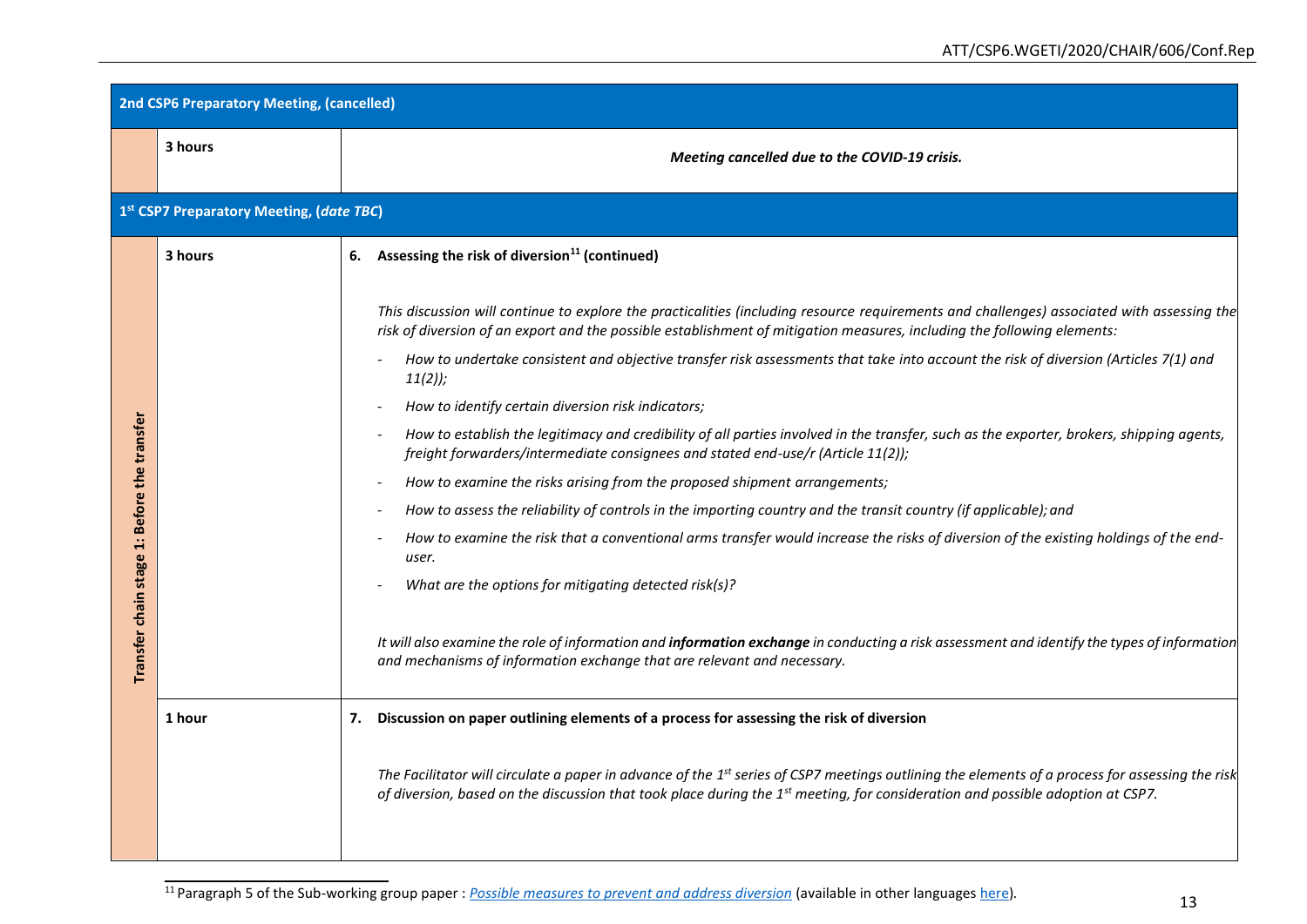| 2nd CSP7 Preparatory Meeting, (date TBC)                           |         |                                                                                                                                                                                                                                                                                                                                                                                                                                                                                                                                                                                                                                                                                                                                                                                                                                                                                                                                                                                                     |  |  |  |  |
|--------------------------------------------------------------------|---------|-----------------------------------------------------------------------------------------------------------------------------------------------------------------------------------------------------------------------------------------------------------------------------------------------------------------------------------------------------------------------------------------------------------------------------------------------------------------------------------------------------------------------------------------------------------------------------------------------------------------------------------------------------------------------------------------------------------------------------------------------------------------------------------------------------------------------------------------------------------------------------------------------------------------------------------------------------------------------------------------------------|--|--|--|--|
|                                                                    | 3 hours | 1. The role of transit and transhipment States in preventing diversion                                                                                                                                                                                                                                                                                                                                                                                                                                                                                                                                                                                                                                                                                                                                                                                                                                                                                                                              |  |  |  |  |
| During the transfer<br>$\ddot{\mathbf{v}}$<br>Transfer chain stage |         | This discussion will explore the measures that can and are being taken by transit and transhipment States to mitigate the risk of diversion<br>during a transfer. The Facilitator will circulate a background paper in advance of the 1 <sup>st</sup> series of CSP7 meetings to facilitate discussion,<br>including the following elements:<br>Issuing delivery notification (through delivery receipts signed by the importations customs service, delivery verification certificate,<br>etc.) (Article 11(3));<br>Conducting routine risk assessment or due diligence checks on conventional arms shipments, in cooperation with local, regional or<br>international law enforcement organizations and other regulatory agencies, prior to approval of transfers; and<br>Monitoring and protecting conventional arms shipments, in cooperation with customs service, law enforcement and other industry<br>parties involved (e.g. freight forwarders/intermediate consignees, transporters etc). |  |  |  |  |
|                                                                    |         | It will also examine the practical and legal challenges faced by transit and transhipment States in preventing diversion during transit (by<br>sea, air or land - road and rail), as well as the role of cooperation and information exchange among States involved in a transfer during<br>the transfer phase and identify the types of information exchange that are relevant and necessary.                                                                                                                                                                                                                                                                                                                                                                                                                                                                                                                                                                                                      |  |  |  |  |
|                                                                    |         | What mechanisms are used in ensuring cooperation and information exchange to mitigate diversion?                                                                                                                                                                                                                                                                                                                                                                                                                                                                                                                                                                                                                                                                                                                                                                                                                                                                                                    |  |  |  |  |
|                                                                    |         | Which ministries or agencies are involved in the information exchange process?                                                                                                                                                                                                                                                                                                                                                                                                                                                                                                                                                                                                                                                                                                                                                                                                                                                                                                                      |  |  |  |  |
|                                                                    |         | Are there national legal restrictions that can impact the information exchange process?                                                                                                                                                                                                                                                                                                                                                                                                                                                                                                                                                                                                                                                                                                                                                                                                                                                                                                             |  |  |  |  |
|                                                                    | 1 hour  | 2. The role of the private sector and civil society in mitigating diversion risk                                                                                                                                                                                                                                                                                                                                                                                                                                                                                                                                                                                                                                                                                                                                                                                                                                                                                                                    |  |  |  |  |
|                                                                    |         | This discussion will explore the role of the private sector and civil society, in particular transporters (road, rail, air and sea), freight<br>forwarders/intermediate consignees, etc mitigating diversion risk during transfer.                                                                                                                                                                                                                                                                                                                                                                                                                                                                                                                                                                                                                                                                                                                                                                  |  |  |  |  |